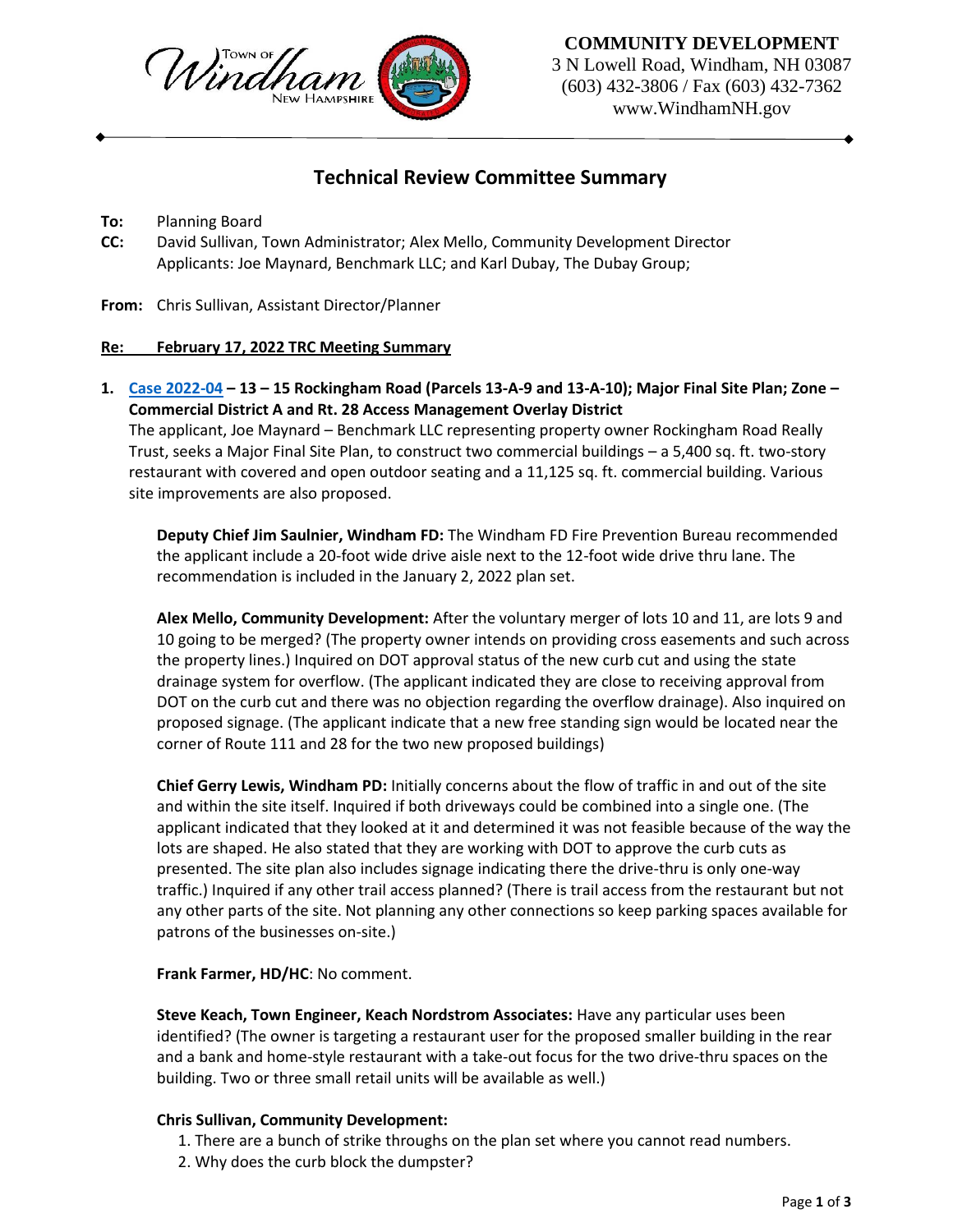3. Landscape notes are really light. Why are the planting plan labels red?

4. Light poles or bases are not easy to read

5. No pole or light pole base detail shown.

6. Are there any hood being installed in the catch basins?

7. Granite curb detail?

8. Legend should be added for proposed plans, i.e., granite curb or cape cod berm.

9. You should add, Tree, Shrub, Perennial, seeding details.

10. Septic? How are the 2 proposed building tied into it?

11. Water and Electric? Where do they tie into the buildings?

12. What is the wavier text on the plans?

13. In front of the dumpster, I would make it "NO PARKING" so customers or employees do not block the dumpster.

14. Is there fence being add to the outdoor eating areas?

15. On page 3, 5, 9 "CENTER LANE TURN ONLY SIGN" is duplicated on those pages.

16. On page 3, at the proposed building, does the curb extend past the walkway?

17. Add to the Chairman's signature Block "Town of Windham Planning Board Approval"

### **2. [Case 2022-05](https://www.windhamnh.gov/DocumentCenter/Index/908) – 39 Roulston Road (Parcel 13-C-400); Major Final Site Plan and WWPD Special Permit; Zone – Professional, Business, and Technology and WWPD**

The Applicant, Karl Dubay of The Dubay Group, Inc., representing property owner, El Hefni Education Foundation, seeks a Major Final Site Plan to construct a 9,600 square foot two-story addition to the existing Windham Woods school and expand the existing parking lot.

**Deputy Chief Jim Saulnier, Windham FD:** The Windham FD Fire Prevention Bureau will need to coordinate fire suppression specifics with their fire protection engineer for the building and assess if cistern capacity needs to be added. Consider bringing water in from Rt. 28. Consider opening up the stone wall a little to allow for 2<sup>nd</sup> access to the proposed addition.

**Chief Gerry Lewis, Windham PD:** Direct the flow of traffic to the bottom aisle and make the new proposed aisle one way going from west to east and angle the spaces accordingly. Are any future phases being considered? (The Applicant indicated that an additional phase may be considered in the future for pupils of upper elementary/high school age.) PD would need the second entrance for any future phases.

**Frank Farmer, HD/HC**: Inquired on the matting being used on the steep incline in the back of the proposed addition. (The applicant indicated that is to protect the swale during construction that will direct water into the drainage pipe.)

**Steve Keach, Town Engineer, Keach Nordstrom Associates:** Concurs with Chief Lewis' recommendation, the plans should be updated to reflect the flow using painting and signage to direct flow.

#### **Chris Sullivan, Community Development:**

- 1. No purpose of plan
- 2. The existing drainage areas that you are filling have they been checked to make sure they have not turned into wetlands?
- 3. Has the septic been checked to make sure it meets the added need?
- 4. What is the hatch pattern around the building?
- 5. What is the boundary of lawn seeding?
- 6. Are there any new tree plantings in the island in the Parking lot?
- 7. Existing drainage area is not labeled.
- 8. Add to the Chairman's signature Block "Town of Windham Planning Board Approval"
- 9. Why can't the  $1'' = 1000'$  scaled locus plan be used on sheets that has the plan